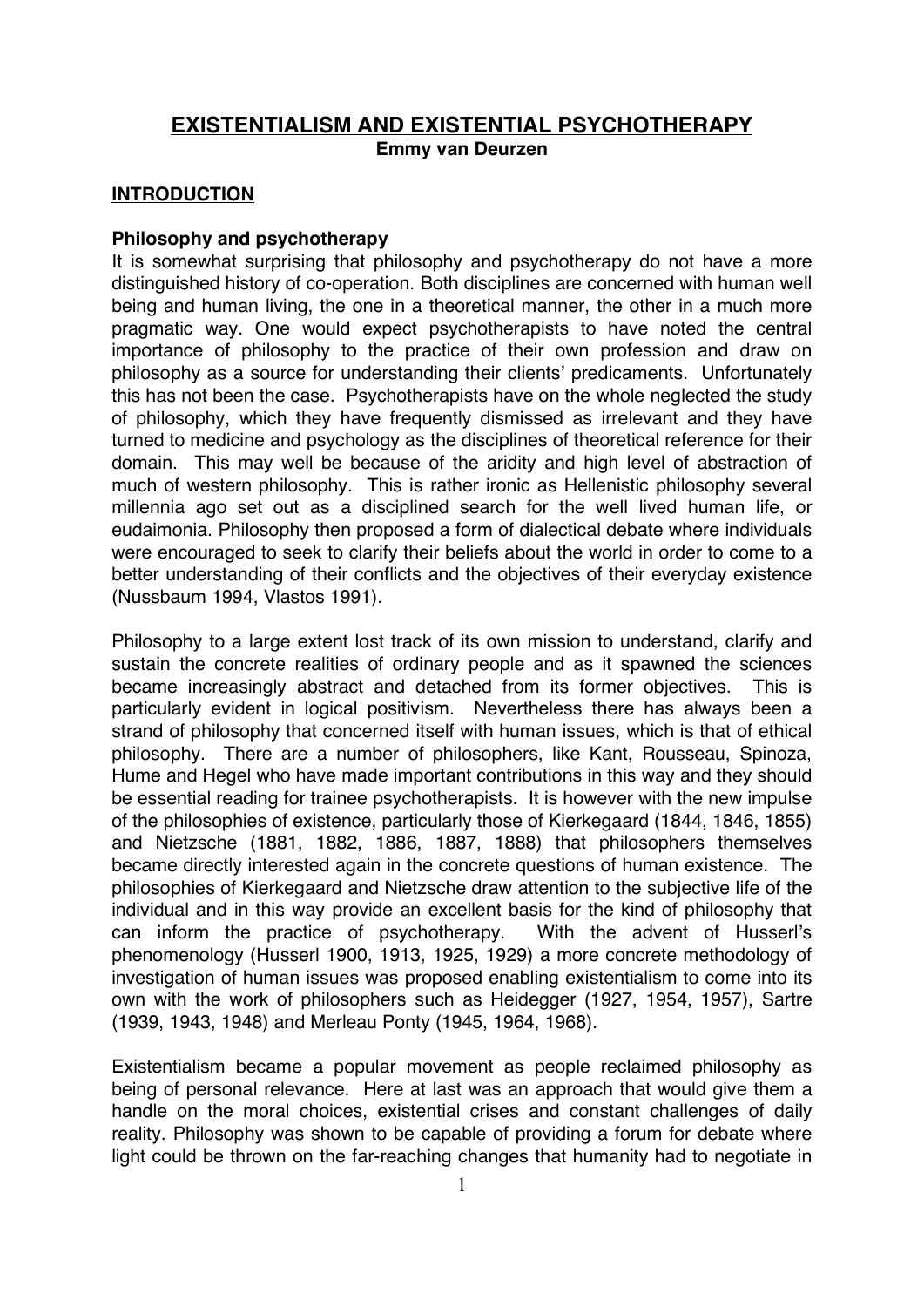the modern and post-modern era. It was therefore predictable that existentialism should also generate a new form of psychotherapy in which medical considerations were replaced with wider human ones and where a person's particular problems were set off against the background of a general existential perspective.

#### **Existential psychotherapy**

Existential psychotherapy is the only established form of psychotherapy that is directly based in philosophy rather than in psychology. It was founded at the beginning of the century, on the one hand by the original work of Karl Jaspers in Germany, ( 1951, 1963, 1964) which itself influenced Heidegger's thinking and on the other hand by the work of two Swiss psychiatrists, Ludwig Binswanger (1946, 1963) and Medard Boss (1957, 1962, 1979, 1988), who were in turn inspired by the work of Heidegger to create an alternative method of dealing with emotional and mental distress. All three turned from psychiatry to philosophy, in an attempt to understand the human predicament, paradoxes and conflicts of their patients. These early applications of existentialist philosophy to psychotherapy have been followed by a number of other and varied attempts, as for instance in the work of Frankl (1946, 1955, 1967), May (1958, 1969, 1983), Laing (1960, 1961, 1964, 1967), Szasz (1961, 1965, 1992) Yalom (1980, 1989) and van Deurzen (1984, 1988, 19, 1997).

There has however continued to be great diversity between these and other authors as no official or formal rendering of existential psychotherapy has ever been agreed. To confuse matters further existential principles have also been applied more indirectly to psychotherapy as part of the humanistic psychology movement, for instance in Person-centred and Gestalt approaches to psychotherapy, which often pride themselves in their existential origins. Personal-construct therapies also have a basis in the phenomenological approach and there are a number of psychoanalytic writers who take existential ideas into account as well. All of these approaches however tend to focus on the intra-personal dimensions of human existence and they have formulated psychological theories that do not allow the philosophical dimension to come to the fore or to be central. Radical existential psychotherapy focuses on the inter-personal and supra-personal dimensions, as it tries to capture and question people's world-views. Such existential work aims at clarifying and understanding personal values and beliefs, making explicit what was previously implicit and unsaid. Its practice is primarily philosophical and seeks to enable a person to live more deliberately, more authentically and more purposefully, whilst accepting the limitations and contradictions of human existence. It has much in common with the newly developed practice of philosophical consultancy, which is just finding its feet in Germany, the Netherlands, Israel and the United States (Lahav 1995, Achenbach 1984, Hoogendijk 1991).

There continues to be a lack of systematic theorizing about existential psychotherapy and a lack of research to demonstrate the effectiveness of this kind of work. This is mostly because the existential approach resists formalisation and opposes the fabrication of a method that can be taught as a technique and followed automatically. Existential psychotherapy has to be reinvented and recreated by every therapist and with every new client. It is essentially about investigating human existence and the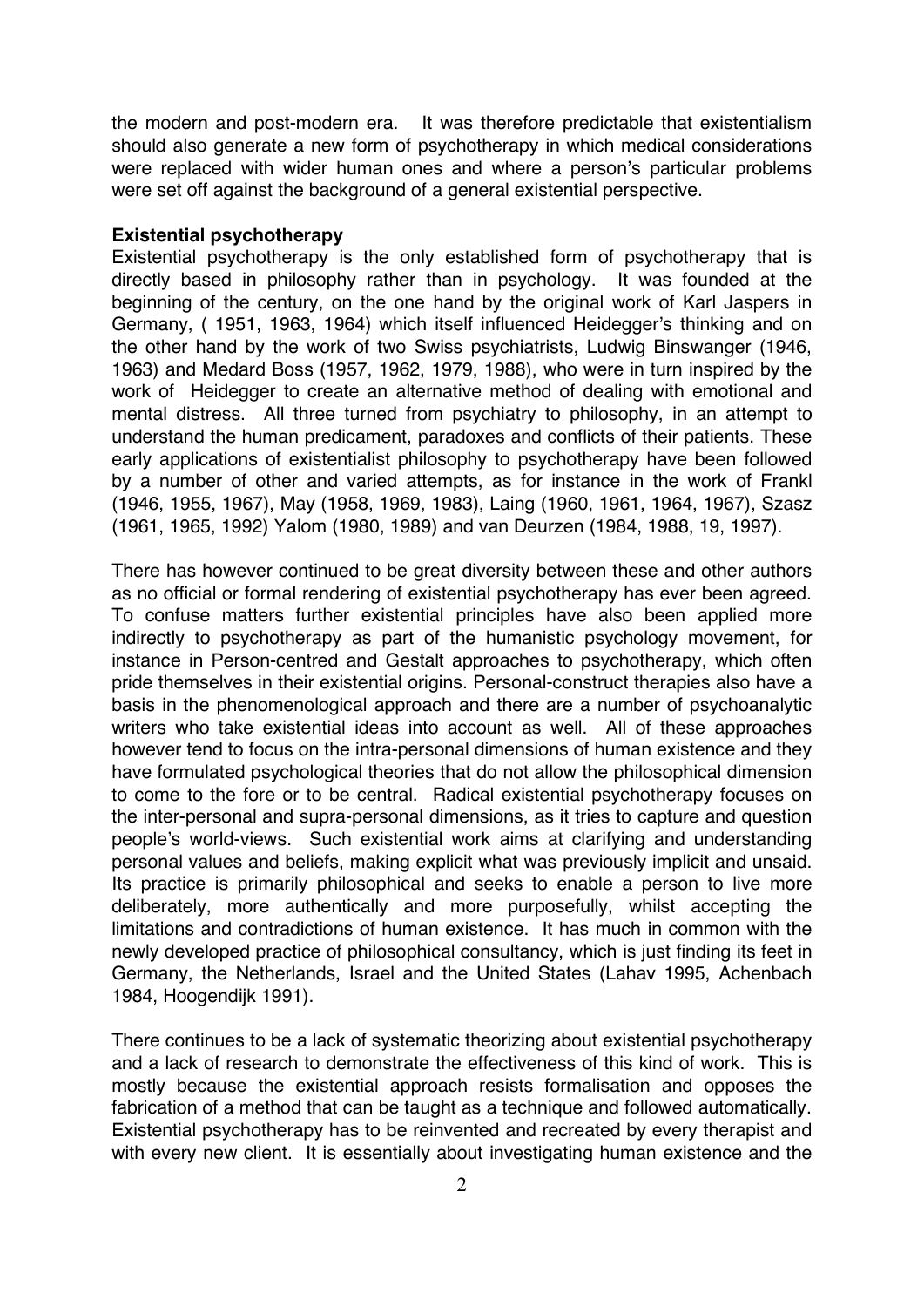particular preoccupations of one individual and this has to be done without preconceptions or set ways of proceeding. There has to be complete openness to the individual situation and an attitude of wonder that will allow the specific circumstances and experiences to unfold in their own right. We can however distinguish a number of themes that will predictably emerge in this process. The following list of existential issues is a personal selection based on the compilation of the work of the major philosophers of existence. The order in which the issues are presented and discussed is based on my experience of teaching trainee psychotherapists some of the predictable patterns that emerge when clients in psychotherapy present their concerns and begin to examine their lives in a philosophical manner. Of course life is a great deal more complex than this list suggests and one can look at the same issues in many different ways. What follows is a brief description of my particular pathway towards clarity. It is important to remember that existential psychotherapists aim to assist their clients in finding their own.

# **EXISTENTIAL ISSUES**

### • **Ontological description**

The first thing to keep in mind when applying philosophy to psychotherapeutic practice is that when philosophers think about human living they do so not as anthropologists or psychologists. They do not primarily preoccupy themselves with concrete experiences, but they rather allow themselves to build theories about human living in an abstract sense. They are concerned to describe the ontological dimension of life and only secondarily come to the concrete experience of the individual. They try to pinpoint what it is that makes human living possible and difficult in the first place. Ontological descriptions are thus descriptions that tell us what the sine qua non of human existence is. They sketch out the conditions without which there would be no real human life. It is extremely useful to ask oneself what the basic foundations of human living are. Heidegger's book Being and Time (Heidegger 1927) is just such an attempt at describing the essential being in the world of humans. His consideration of human beings as Dasein, or being-in-theworld, redefines questions of self and psychology as questions of living and philosophy. His sharp thinking about what makes human being possible provides a useful map of existence, which can certainly be argued with and revised, but which nevertheless asks important questions about people in general, allowing for a closer examination of the particular individual life afterwards. Of course there are many such possible maps and ontological theories to be found in philosophy. Existential philosophy is particularly focussed on the predictable dilemmas of human living that will be regularly encountered when doing psychotherapy.

### • **Meaning of life**

According to Heidegger the most fundamental philosophical question is: 'Why is there something rather than nothing?' We do not actually know the answer to this question, but it remains a fundamental question to ask ourselves if we are going to be serious about examining human living from scratch. Clients ask themselves this question regularly and in particular they are unclear about the meaning of their own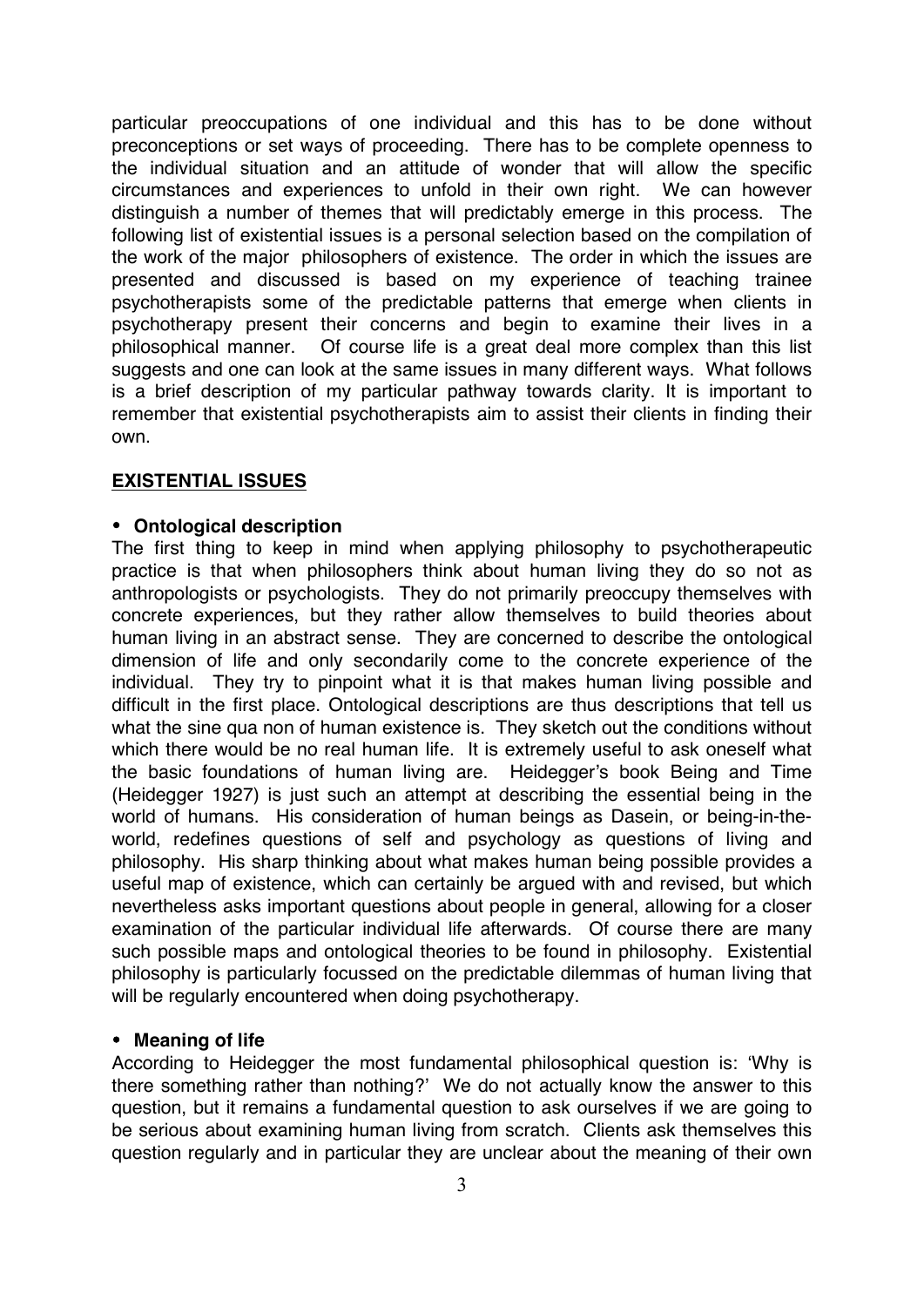life. Philosophers show such questioning to be necessary in order to become a selfreflective human being. Doubts about the meaning of life are the beginning of all philosophy. Doubt and wonder enable us to rediscover the miracle of being. Children have not lost this ability to wonder and they ask the question 'why' at the most inopportune moments. Adults tend to wonder about the meaning of life particularly when things are difficult and no longer self-evident. Once upon a time the meaning of life was given by religion or by social rule. These days meaning is often looked at in a far more sceptical manner (see Tantam, this volume). It is therefore not surprising that people often find themselves in what we can be called a vacuum of meaning (Frankl 1946,1955). The experience of meaninglessness becomes a major problem in many people's lives and it may lead to a number of concrete difficulties, which may look like personality problems or other forms of pathology. Psychotherapists, psychologists or psychiatrists often have considerable difficulties in recognizing the validity of philosophical questioning. They are reluctant to engage in theoretical discussions with clients and patients who are seemingly disturbed, but who actually may be in search of meaning. We can only engage in such discussions if we have been willing to question our own lives and can recognize that anxieties and doubts about meaning do not have to be equated with personal pathology or mental illness (Szasz 1961, 1965, 1992).

It is by no means easy to be truly available to help others in finding meaning in their lives when their existence is in crisis. The meaning of life is never given and can not be transmitted unless a person is willing to search for it independently. Phenomenologists recognized that meaning making is one of the defining characteristics of human consciousness. It could therefore be argued that the meaning of human living is to learn to give it meaning. In order to come to a position from which we can learn to give meaning we have to first come to a point of doubt and a realization of the lack of intrinsic meaning in our lives. Frankl (1946) spoke of three sources of meaning. Firstly through taking from the world what is there, learning to savour and appreciate what is already given to us, as in aesthetic enjoyment of nature or the pleasures of the senses. Secondly to give to the world and add new enjoyments to it through acts of our own creativity and by giving to others in this way as well. Thirdly by our attitudinal values, which could include suffering, when it is necessary to endure the harsh conditions we may be exposed to. If there is no alternative to our suffering, it is always possible to find an attitude of human dignity by enduring the hard labour, pain and disappointments, Frankl argues, even when we have to face up to extremes of torture and deprivation.

### • **Existential anxiety**

The experience of meaninglessness and the creation of meaning are closely related to the experience of Angst or existential anxiety. This occurs against the backdrop of the personal realization that I am ultimately alone in the world and that I have to contend with my mortality and other limitations, taking responsibility for myself in the face of endless challenges and confusions. This crisis of meaning was first described by Kierkegaard (1844, 1855), who thought that it was a great deal preferable to begin to feel anxious about life and question it, rather than to live in the despair of those who deny the need to think for themselves. Kierkegaard thought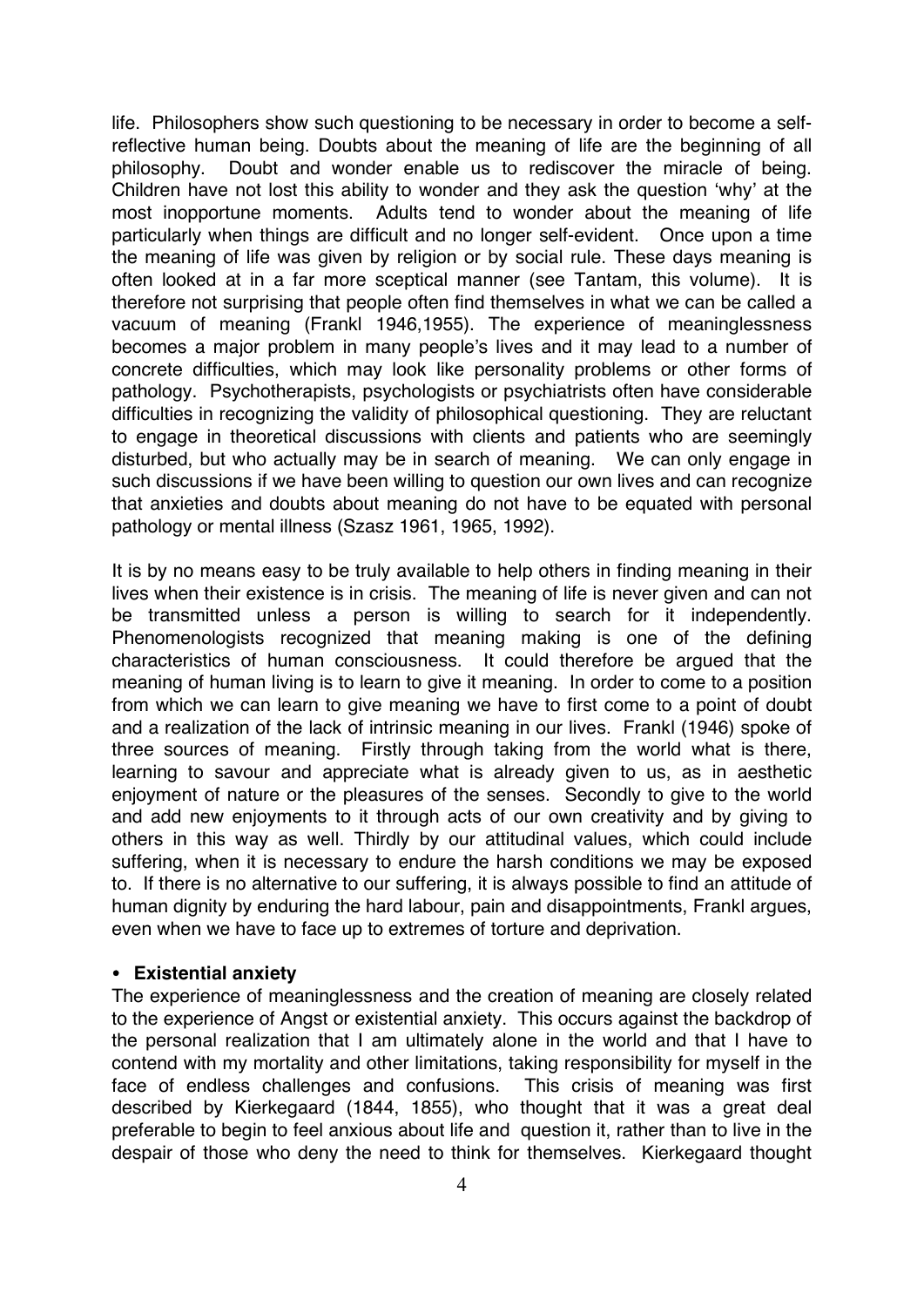that human beings would only gradually become capable of such questioning. He believed that people are vegetative to start out with, not taking much notice of the meaning of anything at first. They then grow sentient as they are beginning to follow their senses and relate more intensely to the world. After this they grow conscious of the world around them and as they begin to form judgements about things, eventually they become knowing about some of what is. Out of knowing can grow self-knowing as we apply the ability to think and recognize, compare and judge for ourselves. Out of self-knowing can come a self-awareness that leads to autonomy and the ability to make choices and decisions for oneself. This process plunges us into Angst, or existential anxiety, likened by Kierkegaard to a dizziness of freedom. He thought that experiencing Angst was the sine qua non of us assuming our responsibility as individuals and that without it we could never come face to face with the demands our life makes on us.

Anxiety or Angst is a core concept in existential philosophy, which sees it as the basic ingredient of vitality. Learning to be anxious in the right way, i.e. not too much or too little is the key to living a reflective, meaningful human life. As Kierkegaard put it:

Whoever has learnt to be anxious in the right way has learnt the ultimate. (Kierkegaard 1844:155)

Anxiety has to be distinguished from fear. The former is a generalized feeling of Unheimlichkeit (Heidegger 1927), of not being at ease, or at home in one's world, whereas the latter has a concrete object. It is anxiety that allows us to define ourselves as a separate person and to become responsive and responsible as well as aware and alert. Although we may become overwhelmed with anxiety, so that it becomes counterproductive, on the whole anxiety is to be seen as a positive breakthrough towards the goal of the fully lived human life.

### • **How are we to live our lives?**

In this sense existential psychotherapy does not reassure people when they come to talk about the predicaments and conflicts in their lives. They are encouraged to consider their anxiety and their problems as a valid starting point for the work that has to be done. When people wonder what is wrong with their life it is tempting to treat such questioning as symptomatic of emotional problems, but existential psychotherapy sees it as an attempt at coming to grips with philosophical dilemmas. Most of us are all likely to encounter such dilemmas sooner or later and people should be assisted in getting clarity on how they want to live when such issues arise. People easily lose their sense of direction. Moral and ethical issues are increasingly obscure in the world we live in today. It may be helpful to turn to Nietzsche's challenge (Nietzsche 1883) that we should re-value all values. He insisted that our thinking had gone astray and that much that people took for granted had to be reconsidered. He thought it crucial to consider afresh what a good human life consists of. In order to do so it is useful to turn to the map of human existence that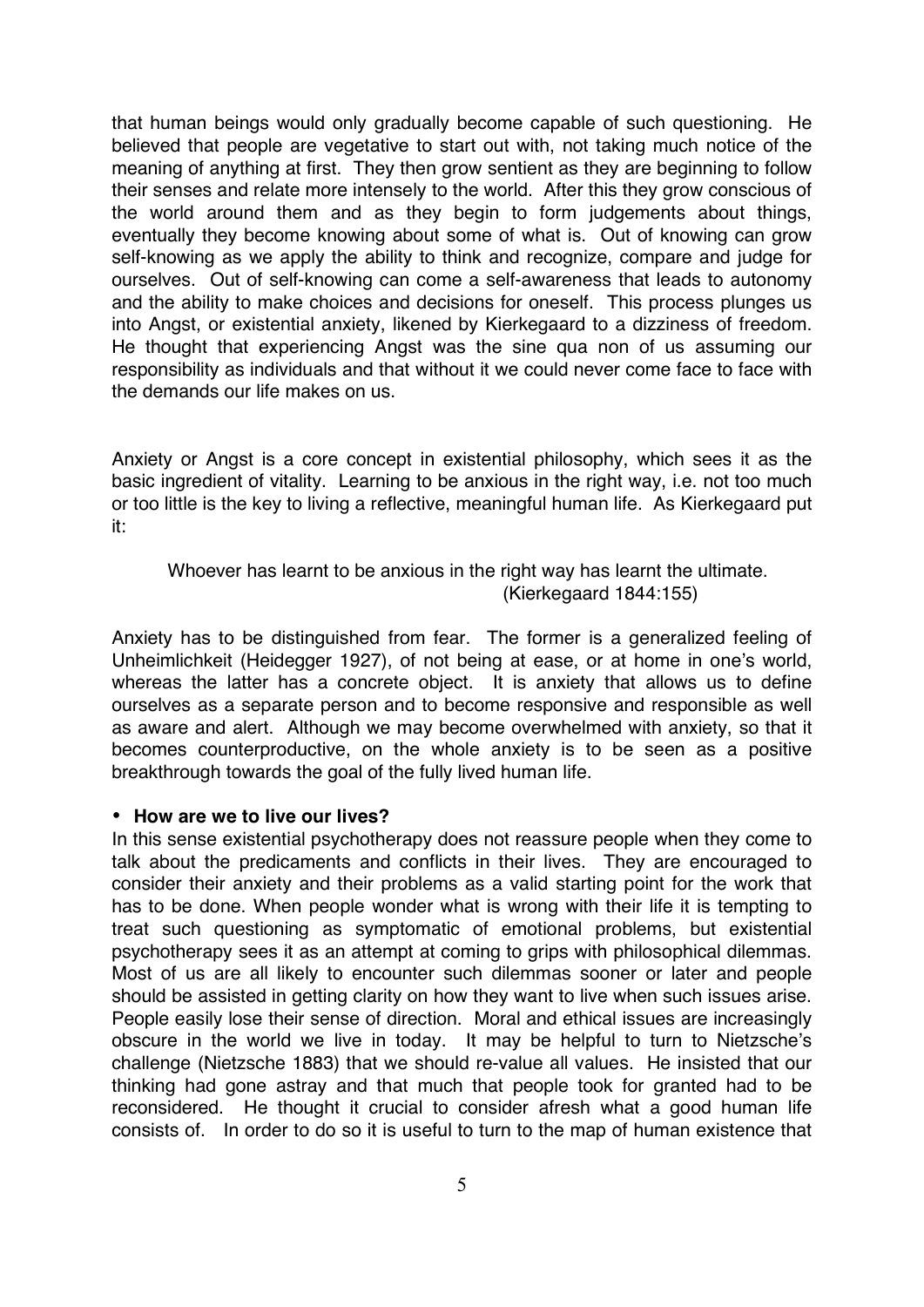can be pieced together from the writings of existential philosophers, so that we can find our way through the obstacles of human living without losing our bearings.

# • **Intentionality**

The lynchpin of human existence is the concept of intentionality. It was Husserl's phenomenology that established intentionality as its new foundation following Brentano's original idea (Husserl 1900, 1913, 1929). Phenomenology posits that human consciousness is essentially transparent and in this sense is always and necessarily connected to a world. It is never independent and always has an object. As we are non-substantial, transparent, beings we cannot but reach out to a world. We are always in relation. Through us the world comes to light. We always, think, do, desire, imagine something. There always is some contents to our mind. It is possible to set aside our automatic ways of intending things and judging things and take heed of our tendency to do so. We can learn to be disciplined about our intentionality and through the phenomenological reduction question all the automatic judgements we normally take for granted. Husserl called this process 'coming to things themselves' and it is often referred to as the epoche. It consists of putting our usual assumptions about the world in brackets. This does not mean that we get rid of them or pretend they do not exist, but rather that we deal with them separately so that we can describe the situation, object of our attention or other person we are dealing with fairly and as it really is. To make oneself consistently query one's assumptions about the world and reconsider it with a cleared attitude of openness is obviously extremely relevant to the practice of psychotherapy. What we find when we apply this manner of observing other people is that they themselves are always in a relationship of intentionality to the world they live in. It is their mode of being in the world that we need to turn to next.

### • **Lived world**

Husserl spoke of the Lebenswelt, or lived world to describe the sort of universe that we live in. Everyone has their own perspective on the world, their own particular point of reference their own atmosphere and outlook. The lived world of the cat is obviously different to that of the dog or the bird for instance. When a cat comes into a room it may seek out cosy hiding places, while a dog may orientate himself by his sense of smell, looking for good spots to lift a leg on, whereas a bird might be focused on finding high places to perch on. The same room would seem a very different place to different people. In an even more complex manner they have a world of their own. This world determines where people go and what they want and do. Heidegger (1927) described the human world in quite a lot of detail, showing it to always have a horizon, a home ground and a foreign ground. We are always at a certain distance from things, although our relation to things might be determined by our intentional stance towards them more than by the actual space that separates us. When I run for the bus for instance, it seems closer to me than the ground that I run over. I see it as near and if it suddenly pulls out the severance that I experience and the sudden distance between me and the object of my desire may plunge me into confusion and disappointment. To describe the experiences of my world as completely as possible and without the usual assumption that I already know what I am describing leads to new insights into what human living entails.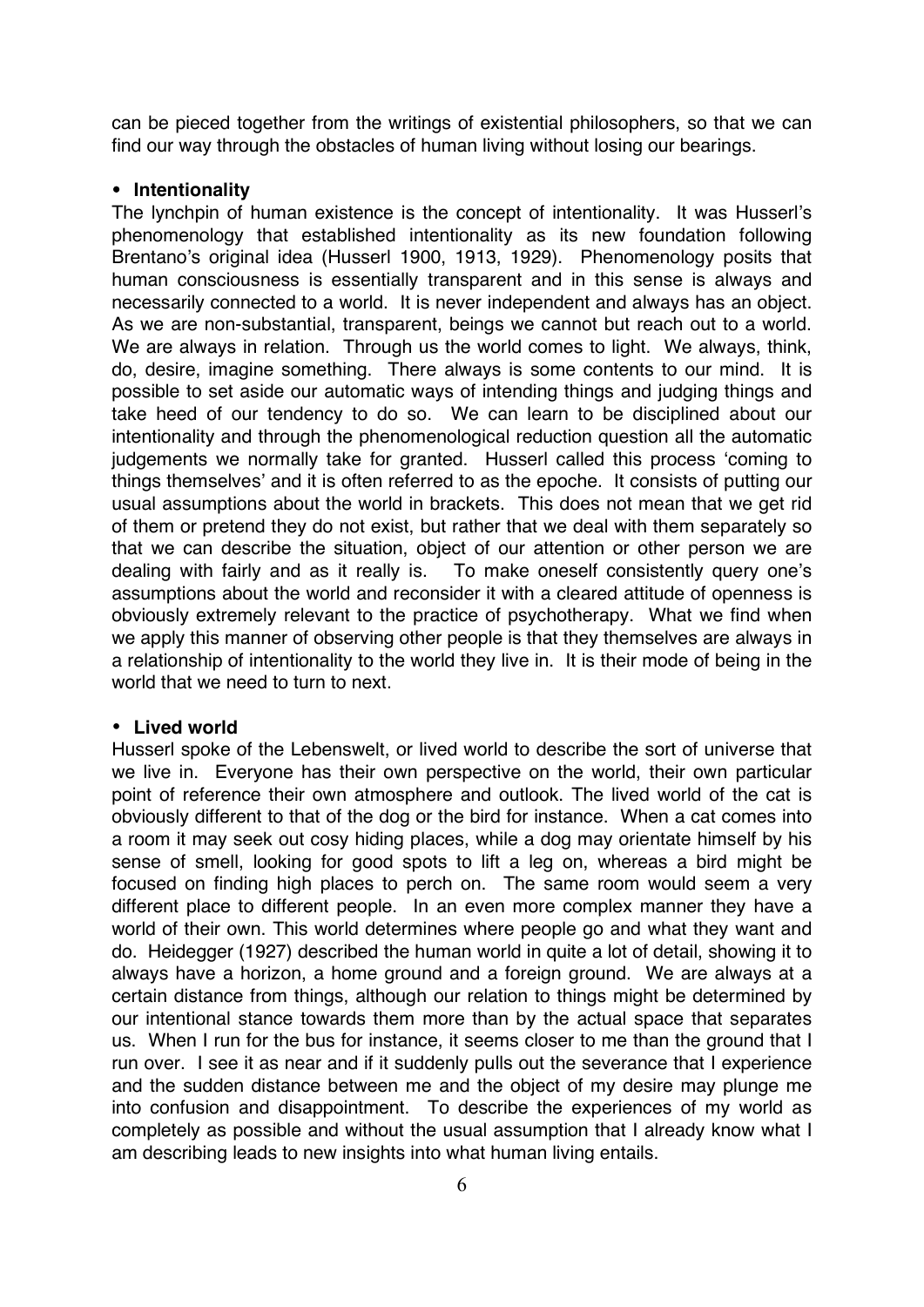# • **Situations**

We discover immediately that people are always connected to the world in a number of concrete ways. Heidegger in this context spoke of our 'thrownness'. He said that we are always thrown into a world that is already there to start with and into which we simply get inserted. It is important to recognize the factual situations that we are confronted with. We are part of a certain culture, a certain environment with a particular climate and history, a certain society and a specific situation. It is only within the givens of that situation that we can exercise our own choices. Sartre (1943) called this our facticity and he recognized that we can never release ourselves from this, even though we can choose our position in relation to it. In terms of psychotherapy it also means that it may be necessary to look at people's problems in a structural way. Instead of seeing everything as the person's personal, emotional or internal problem, problems can be seen as part of an overall situation. Context is crucial and has to be taken into account.

# • **Limit situations**

Of all the situations in which we can find ourselves there are certain ones that are irrevocable. These situations have to be accepted. We cannot avoid them or overcome them: we have to learn to live with them. Heidegger emphasised the importance of death as a marker of our finite nature. Death in this sense is not to be taken as something happening to us at some point later, but as something that is relevant to us right now. The realities of our mortality and of our incompleteness have to be faced for us to become aware of and true to our nature, which is to be finite. Heidegger considered that the reality of our death is that it completes us. The recognition of the inevitability of death gives us a certainty that nothing else can give us. The fear in the face of death allows us to claim back our individuality, our authentic being, as we are inevitably alone in death and find ourselves much sobered and humbled by the knowledge of our mortality. Death, according to Heidegger:

> amounts to the disclosedness of the fact that Dasein exists as thrown being towards its end. (Heidegger 1927:251)

In other words: death is part of me and to accept my living towards this end gives my life back to me in a new way.

Jaspers (1951, 1971) spoke of limit situations as those situations, which define our humanity. Sooner or later we inevitably come up against guilt, death, pain, suffering and failure. The philosophical take on this is that we should encourage people to come to terms with some of the inevitable conflicts and problems of living whilst also asking themselves how they can move forward in a new and desirable direction. Limit situations are what bring us in confrontation with ourselves in a decisive and fundamentally disturbing way. They evoke anxiety and therefore release us from our tendency to be untrue and evasive about ourselves and our lives.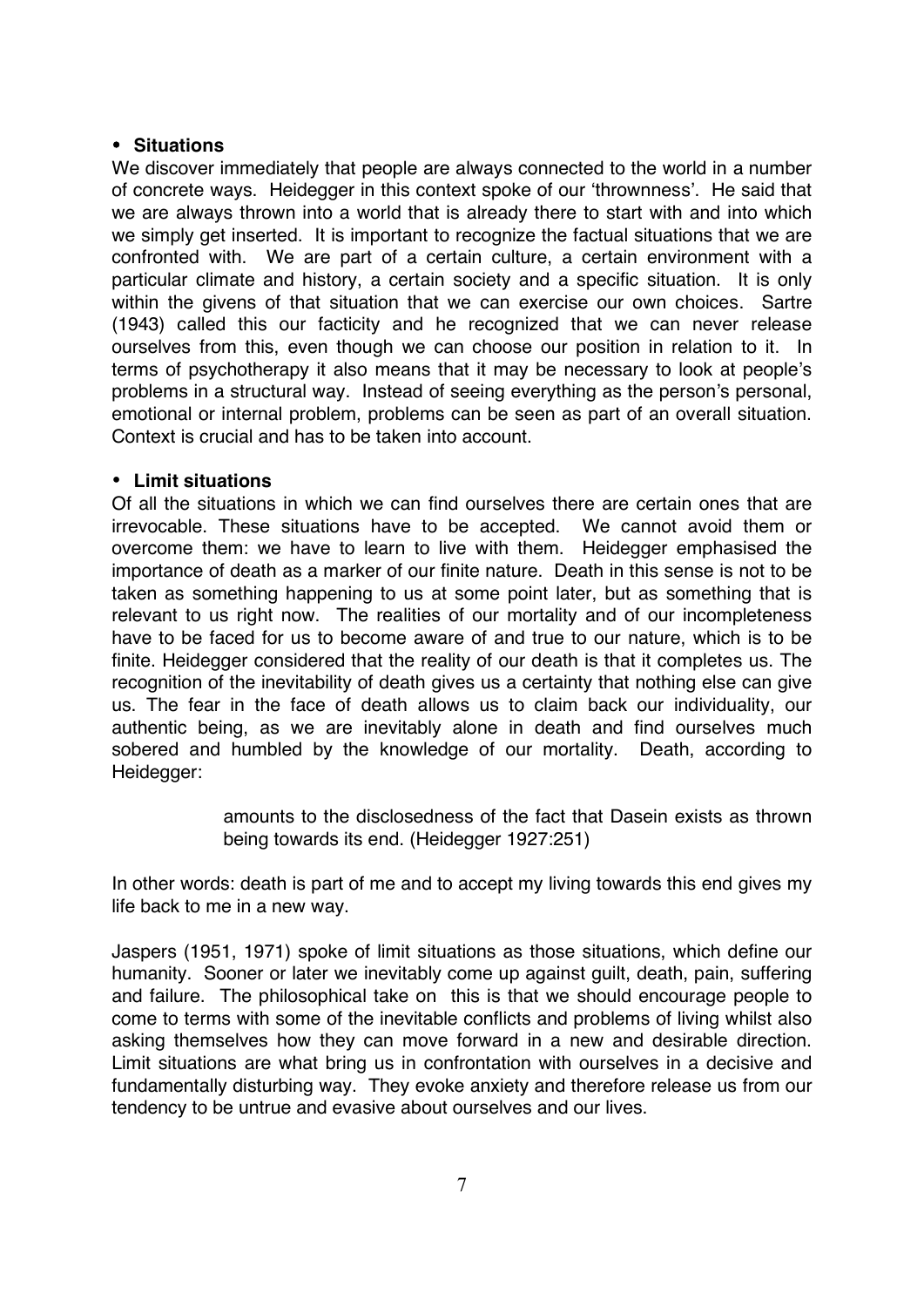### • **Self-deception**

Sartre was particularly adamant that as human beings we try to pretend that we are solid and definite in the way that objects are. People do not like to face up to their fundamental nothingness and mortality. We think we can pretend to be like a stone or a solid thing, but in fact in doing so we are deceiving ourselves, reinventing ourselves in bad faith (Sartre 1943). To be in bad faith is an almost unavoidable state of play for human beings as we seem to find it particularly difficult to face up to the implications of our freedom as consciousness. One of the objectives of human living is to become increasingly aware of our ability to choose to live deliberately rather than by default and to diminish the extent to which we seek to tell ourselves false stories about ourselves. Sartre said that the only choice we do not have is not to choose because not to choose involves a choice as well.

In fact we are a freedom which chooses, but we do not choose to be free.

#### (Sartre 1943:485)

The coward is fulfilling the project of cowardice, in the same way in which the hero is fulfilling the project of heroism. They can both either choose to take responsibility for their choice or pretend that it just happened to them and is not open to question.

Heidegger saw the existence of other people, with whom we are fallen into a world where the anonymous 'They' decides about our actions and our identity as the major obstacle to authenticity. He recognized, as Sartre did, that human beings are condemned to living inauthentically for much of the time, but that we should nevertheless aim to retrieve ourselves from inauthenticity. It is the anxiety of our possible death and our discovery that we are alone in the face of our own fate and destiny that allows us ultimately to take ourselves seriously and posit ourselves firmly, resolutely as individuals facing death.

### • **Time**

This is when it also becomes possible to become more aware of the dimension of time, which is a crucial category of human living. It is always today and not tomorrow or yesterday. I am always no longer and not yet. We orientate ourselves in relation to the various ways in which we stand out in time. Our lives are a constant process of transformation that we cannot stop. Heidegger spoke of the three ec-stasies of time (Heidegger 1927:329), which are the ways in which we stand out in the past, in the present and in the future. We go back to ourselves in terms of remembering the past. We let ourselves be encountered by the world in the present and we reach out towards ourselves in the future. The past (Erbe) is the legacy we go forward with and which we can recollect in different ways. This means that we can re-present the past to ourselves in a new and creative manner. The present is our fate (Schiksal), which we have the task to live out as fully as possible, obviously drawing on the legacy of the past and making ourselves present to our own fate by facing our limitations rather than hiding away in inauthenticity. The future is our destiny (Geschick) and the destination that we choose for ourselves in relation to what is available to us. Our destination is thus created from our legacy and our fate. All of my actions are full of the awareness of my temporal change. There is decay and development around me. Life consists of movement, transformation and action. All of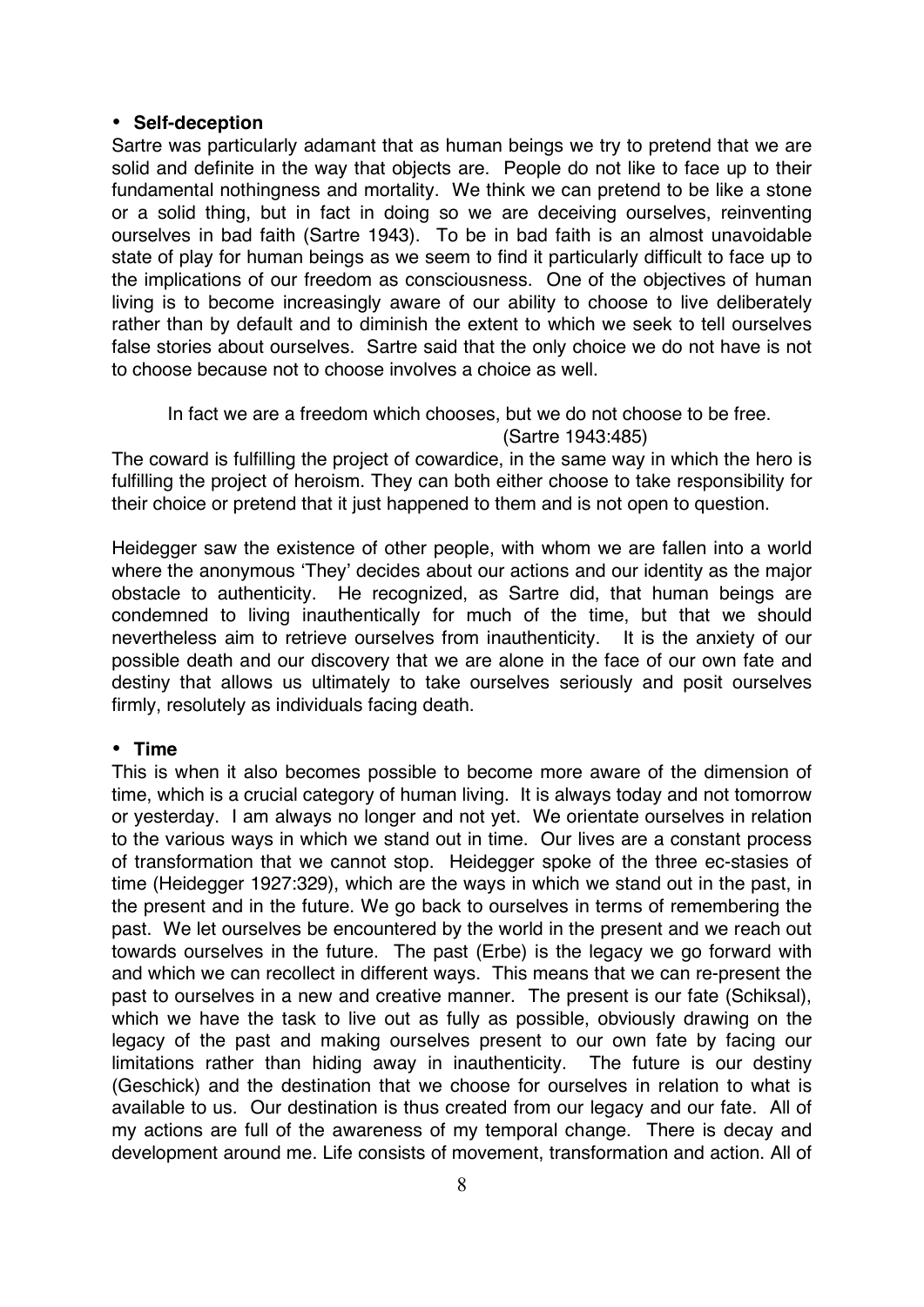these are only possible in time. My existence is historic. It creates a story. How I create this story is of utmost importance. Existential psychotherapy is about retracing the story and reorienting a person in time.

#### • **The fragile self**

The way in which I tell my story is the way in which I create a self. Existential philosophy does not posit the notion of a fixed and determined self. There is no such thing as an essential solid self, only intentionality and being in the world. Sartre used to say that existence preceded essence. I come into the world first and exist and only after that do I create a self for myself out of my actions. The self is a window on the world and out of our living in time and standing out in the world we become what we are. Sartre went as far as to say that people were the sum of their actions. Therefore the choices we make are constitutive of the sort of person we become. We are constantly in the process of creating a self, yet when we try to capture this self, we realize it is as if we were trying to catch our shadow: it moves away from us and changes as we try to fix it. We cannot be a definitive something. Our stories change as we live and so we are changed too. As we saw before the only way in which we can believe in a self is by being in bad faith, i.e. by using self-deception. Any image we create of ourselves is in a sense a lie: it never tells the full story about who we are or could be. We have to re-create ourselves every day and to become aware of this is to become authentic and true to the self which isn't one. We are thus doomed to feel a sense of incompleteness as life requires us to try ever harder to be equal to what we are capable of, even though we can never achieve it.

### • **Existential guilt**

Most of us will therefore have a frequent sensation of unease with ourselves. The awareness that we are not true to our full human ability and that we live inauthentically will lead to the experience of existential guilt. In existential guilt we hear the voice of our conscience and this must be taken extremely seriously. We are not guilty because we have fallen short by other people's standards or because we have behaved badly, but simply because we fall short as human beings. It is important to note that most existential philosophers assume that human living will inevitably expose us to falling short and therefore to feeling existential guilt. We are always indebted to life. We are always capable of being more alive, more open, more true to the potential of human consciousness than we actually are. We are therefore condemned to feel existential guilt, as we are condemned to feel existential anxiety; largely because we are, as Sartre said condemned to be free. Heidegger greatly valued the call of conscience which he believed to warn us of our existential guilt, thus bringing us back into confrontation with our human fate, allowing us to rediscover our authentic being.

The call is the call of care. Being guilty constitutes the Being to which we give the name of "care". (Heidegger 1927:333)

To become authentic requires us to take into account our essential ways of existing and conduct ourselves accordingly. All of these modalities of existence, which Heidegger refers to as the existentialia are consequences of our intentional nature.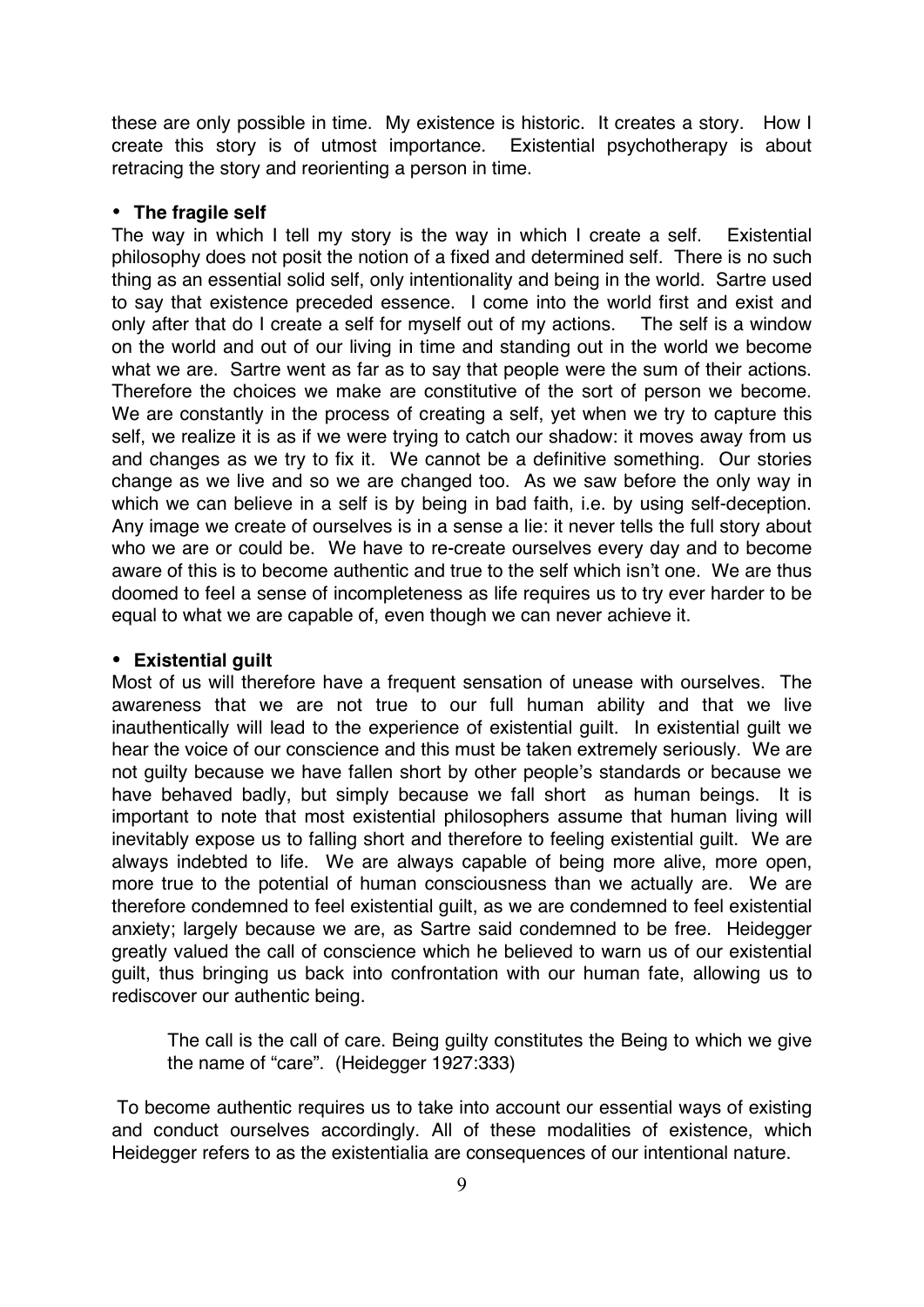# • **Care**

Our intentional nature, and the nature of our consciousness as the place where being comes to light, as Heidegger put it, makes us care. People are the custodians of Being because they are nothing in themselves but need to reflect something, in order to fully exist. As transparent entities human beings are therefore condemned to care. The world always matters to us and we have to take account of our care for the world, which manifests in lots of different ways. It is therefore not the question whether we care, but how. Care is not to be understood as a negative or a positive, but rather as the inevitable mode of our relating to a world that is of importance to us. Heidegger speaks of care as manifesting as our concern for things and our solicitude for people. But our care also manifests in some specific ways in which we are in the world and relate to it.

# • **Mood**

The fact that the world always matters to us is evident in the way in which we are always in a mood. We cannot be separate from the world, but always respond to it in a particular state of mind. Heidegger (1927: 134) called this: Befindlichkeit, or the way in which I find myself. This state of mind is a response to the atmosphere created between the world, and me by my care for what is happening in it. Stimmung, or attunement, is the way in which I respond to the atmospheres, the way in which, like a musical instrument I am attuned in a particular way to the world around me. Through my resonance with the world I disclose the world in a particular way. My mood colours the world as it is also coloured by it. My own being is disclosed in my moods at the same time as it discloses the world. Moods are therefore invaluable indicators of what is happening between my world and me. We can never not be in a mood and we cannot just stop a mood. We can only get out of one mood by getting into another. Sartre elaborated on this idea of the central position of mood or mode of being by describing emotions as active rather than passive. He spoke of emotion as a kind of magic by which I alter the world and therefore myself in one blow (Sartre 1939).

### • **Understanding**

As human beings we can respond to the world through our emotions, but we can also through our emotions and our ability to reflect on them come to grasp things in a new way. This new way of understanding (verstehen) is not just about human intelligence and the capacity for calculating things in the world. Heidegger makes the distinction between Vernunft (rational mind) and Verstand (understanding) which is our ability to see the whole of what is rather than analyse things with our mind (Heidegger 1927:144). Understanding discloses the potential of our being, as it shows us what we are capable of. In his later work he made the distinction between calculative thinking and meditative thinking (Heidegger 1954). He showed how important it was to learn to think again in this more encompassing meditative manner where we are open to the world and receive it with gratitude for what is, rather than trying to subject it to the analysis and manipulations that our calculative mind imposes. Heidegger suggests that we use Sicht, or vision to understand the world and our relation to it. Umsicht, or the vision of looking around one, applies to objects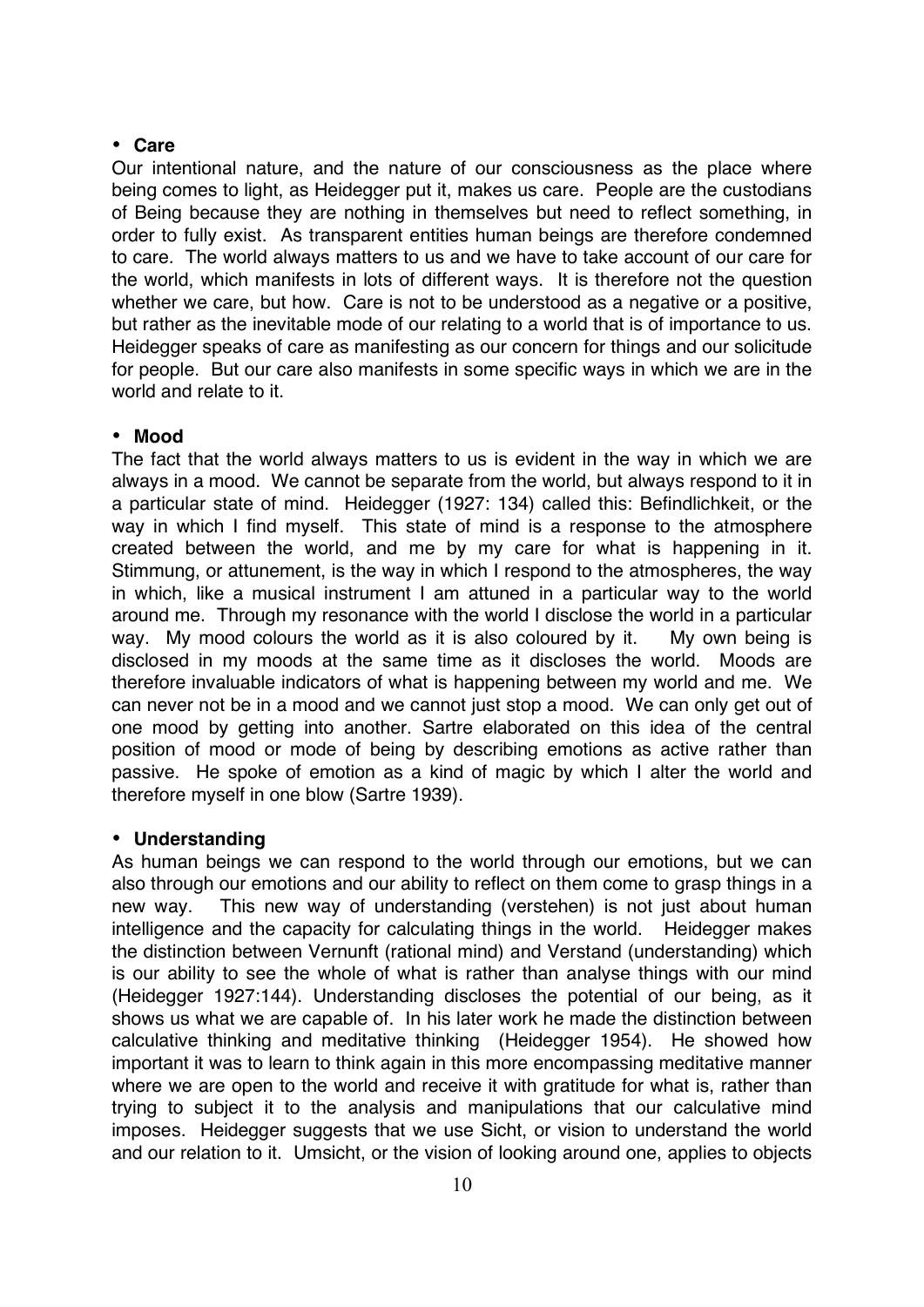and we need to approach objects with the care of circumspection. We use Rucksicht, which suggests a kind of withholding, in relation to other people, which manifests as considerateness. Finally and perhaps most importantly we employ Durchsicht, or seeing through things in relation to ourselves. It is thus transparency that brings into being careful understanding of ourselves.

#### • **Discourse**

Language is an essential vehicle for understanding our modes of being. Heidegger speaks of discourse as the third essential mode of being (together with mood and understanding). Discourse is a broader concept than language and includes it. Although discourse is obviously linked to language it can also manifest as silence. We have to struggle to retrieve valuable discourse out of all the possible misuses of talking. Speech can turn to idle talk (Gerede rather than Rede). Discourse can flounder in curiosity, which is a moving across the surface of things, distracted by their novelty, as we collect and accumulate useless information. In this way we drown in existence and we go under in ambiguity. (Merleau Ponty 1945). Discourse is to be used carefully for it to become a valuable resource for the manifestation of being. In language or in silent thought we can capture and express ourselves in relation to life and begin to come to terms with our essential function of being the shepherds of being.

#### • **Communication**

The mastery of language makes human communication possible. However communication is a lot more complex than simple speech. Heidegger was aware that Mitsein, or being with others, was part of our essential nature. He also described people as at the mercy of the anonymous other who defines their being-inthe-world. Authentic being is only possible when we set ourselves aside from others. Sartre described our struggle with others as a desperate attempt at survival and at gaining a false sense of security. He saw human communication, which is by no means only about language as taking place either in a sadistic, a masochistic or an indifferent way. We can try to dominate the other or we can submit or withdraw from communication altogether. In sharp contrast to Sartre's pessimistic view of human relations and human communication the philosopher Martin Buber (1923,1929) saw the possibility of a more positive way of human interaction. He distinguished between I-it and I-Thou modes of relating. He noted that the way we relate to others determines what kind of person we become. In the I-It mode of relating I treat the other as an object and become an object myself. In this mode I see the other only for part of what the other is capable of and at the same time become partial myself. In the I-Thou mode I relate to the other for all the other is capable of and I relate thus with my whole being as well. The I-Thou mode of relating has a spiritual dimension. Buber described the way in which we create a space between others and ourselves. In this space human communication becomes a reality. He called this space the inbetween. True dialogue can be created in this space when we release our selfreserve and reach out to the other with our whole being.

Where un-reserve has ruled, even wordlessly, between men, the word of dialogue has happened sacramentally. (Buber 1929:3-4).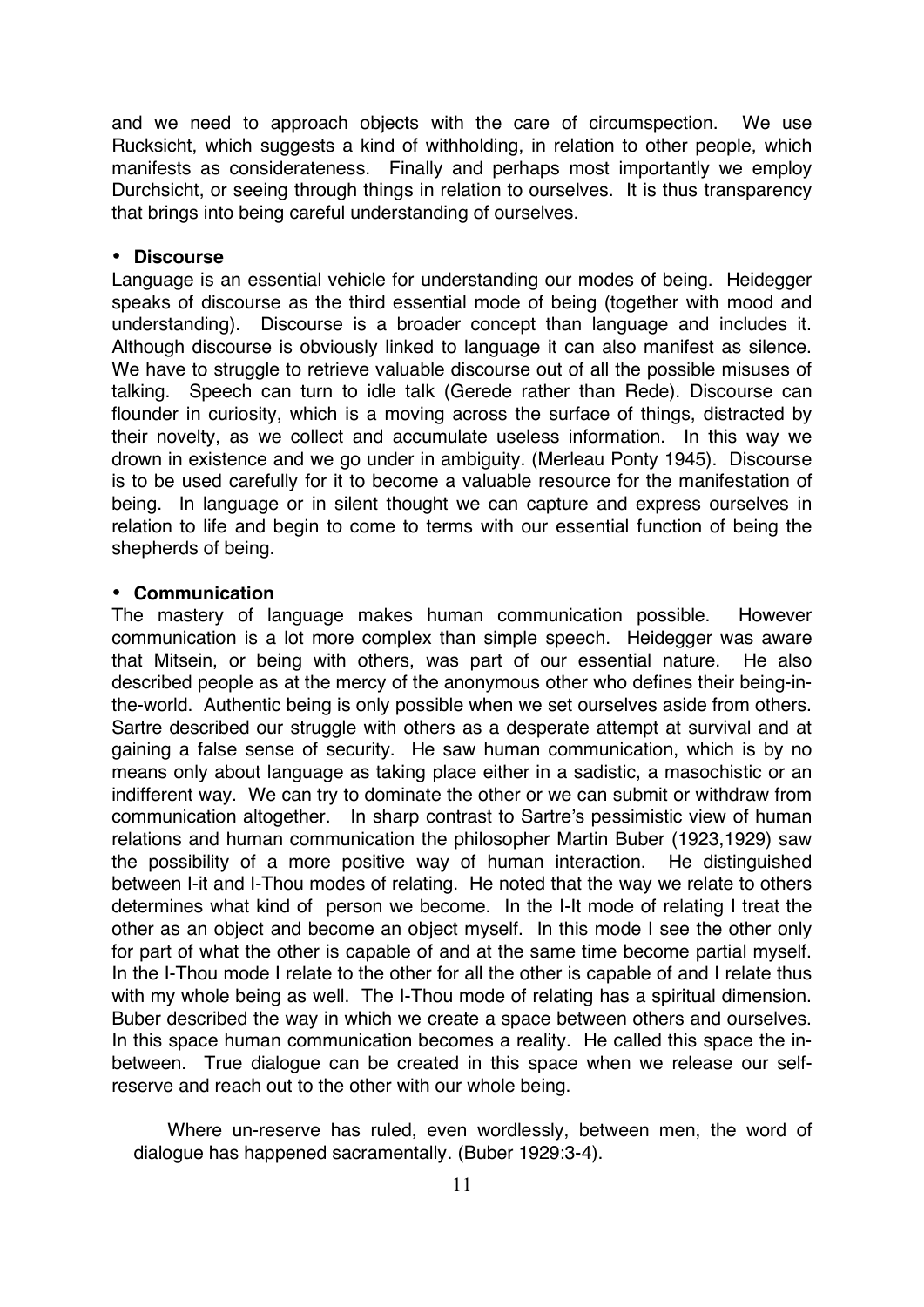# • **Mastered irony**

Kierkegaard believed that language should be used with what he calls mastered irony. This requires the ability to detach oneself sufficiently from one's situation to be able to see oneself in some perspective. He claims that those who lack irony do not have even the beginning of a personal life. To have a personal life and be able to be objective about oneself and subjective about others is to Kierkegaard a primary objective.

Most men are subjective toward themselves and objective toward all others, frightfully objective sometimes-but the task is precisely to be objective toward oneself and subjective toward all others. (Kierkegaard 1967, IV 4542).

He distinguishes fanatics, who cling to certain beliefs and nihilists who deny all beliefs, but sees them both as lacking in courage. In mastered irony one questions one's own beliefs while still being committed to them. As usual the challenge is to be able to live in the tension between opposites.

### • **Paradox**

This idea that human living takes place in the tension between opposing forces is present throughout existential philosophy. Most obviously this is represented by Heidegger's (1927) description of the tension between life and death, or by Sartre's descriptions of the tension between being and nothingness, expressed in the tension between being-for-itself (the being of consciousness) and being-in-itself (the being of objects) (Sartre 1943). Kierkegaard for his part described this tension as one between the infinite and the finite. He claimed that one can get too much drawn into either the finite or the infinite and that the challenge of living is to maintain the right sort of tension between both. The person who is immersed in the finite gets caught up in the dangers of concrete living. The person who gets too immersed in the infinite is the dreamer, who merges with the universe and becomes either overwhelmed or terrified or depressed by it ending up feeling alienated from everyday reality. Kierkegaard thought it was important to be capable of modulating between the two extremes. Merleau Ponty was equally aware of the paradoxical nature of human living and he firmly believed that we have to live with what amounts to an essential ambiguity (Merleau Ponty 1945, 1968).

# • **The four dimensional force field**

In this force field of opposites there are a number of different dimensions of experience. Systematic descriptions of human experience have outlined four dimensions. Heidegger spoke of the different dimensions as those of earth, world, man, and gods (Heidegger 1957). Binswanger (1946,1963) spoke of the Umwelt (environment), Mitwelt (world with others) and Eigenwelt (personal world), whilst a spiritual dimension (Uberwelt) is also implied in his work (van Deurzen-Smith 1984). In essence philosophers have recognized that human experience is multiple and complex and takes place on a number of different levels. Firstly there is our involvement in a physical world of objects, where we struggle between survival and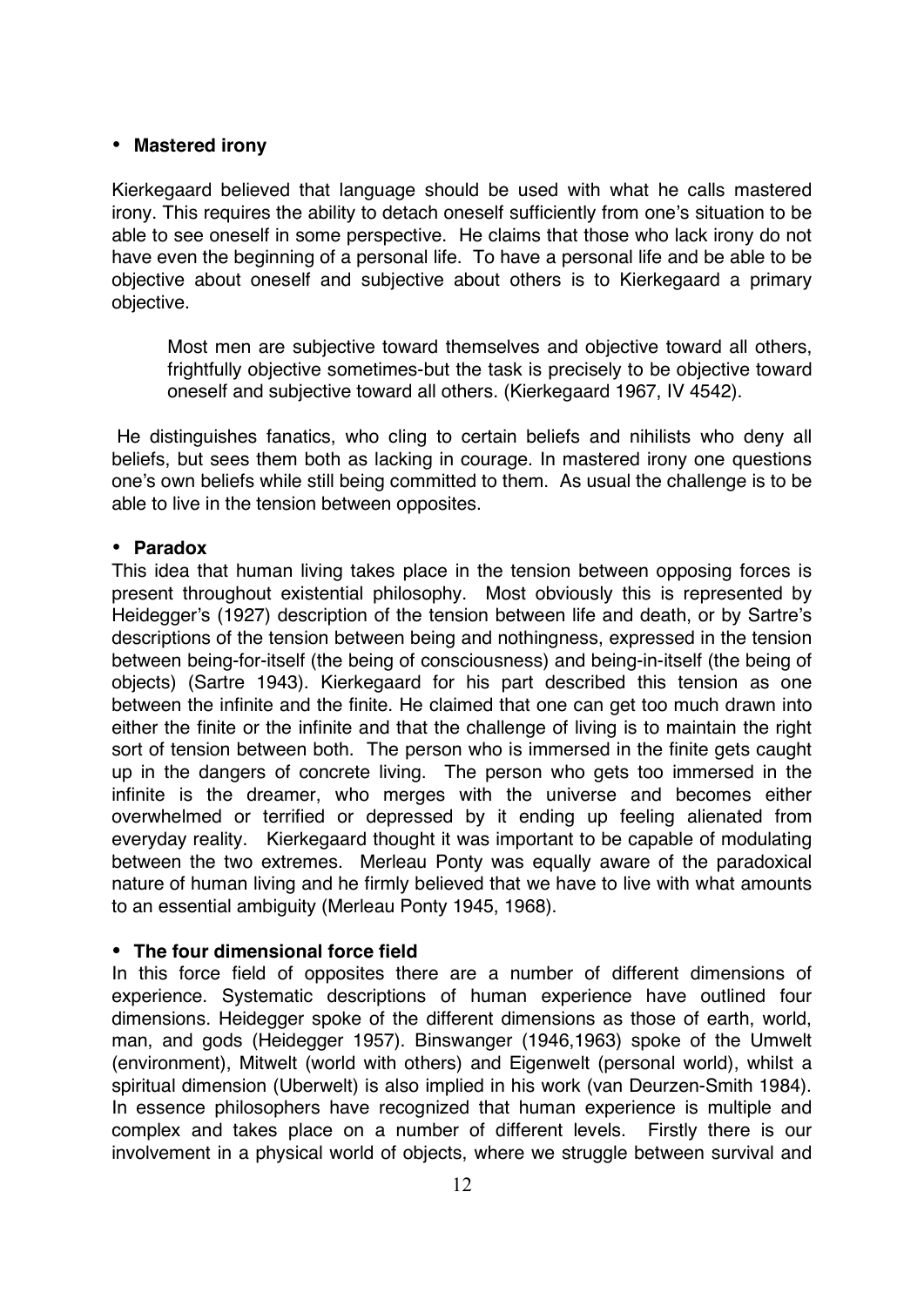death. Secondly there is our activity in a social world of other people, where we struggle with the contradictions between our need to belong and the possibility of our isolation. Thirdly there is a personal dimension where we grapple with the tension between integrity and disintegration. Finally there is a spiritual dimension where we seek to find meaning against the threat of meaninglessness. On each of these dimensions we have to learn to stand in the tension between opposites, discovering that we cannot have life without death, love without hate, identity without confusion, and wisdom without doubt. As Paul Tillich once said:

The courage of confidence takes the anxiety of fate as well as the anxiety of guilt into itself (Tillich 1952:163).

#### **CONCLUSION**

#### • **A dialectical approach.**

Approaching psychotherapy from an existential perspective is to see that a dialectical process manages all these tensions of human existence. Conflicts are constantly generated and then overcome, only to be reasserted in a new form. Paradoxes are inevitable and life flows out of contradictory forces working against and with each other. The existential psychotherapist has as primary task to recognize together with the client the specific tensions that are at work in the client's life. This requires a process of careful scrutiny and description of the client's experience and a gradually growing familiarity with the client's particular situation and stance in the world. To understand the worldview and the states of mind that this generates is to grapple with the way the client makes meaning, which involves a coming to know of clients' values and beliefs. The particular circumstances of the client's life are recognized, as is their wider context. The psychotherapeutic process of existential therapy is then to elicit, clarify and put into perspective all the current issues and contradictions that are problematic. Part of the work consists in enabling the client to come to terms with the inherent contradictions of human living. Another part of it is to help clients find a satisfactory direction for their future life with a full recognition of the paradoxes that have to be faced in the process. Ultimately the therapeutic search is about allowing the client to reclaim personal freedom and a willingness and ability to be open to the world in all its complexity. Authentic living with courage (Tillich 1952) and in humility would be a suitable existential objective. Learning to reflect for oneself and communicate effectively with others is another (Buber 1923, 1929). As mentioned before existential psychotherapy can take many different shapes and forms, but it always requires a philosophical exploration of what is true for the client. When this exploration is conducted satisfactorily and fully it often leads to a greater recognition of what is true for human beings in general, affording the beginning of a genuinely philosophical stance, which may make it easier to tackle life's inevitable darkness and adversity. In time it may even lead to that elusive objective of all philosophy that makes everything worthwhile, ordinary, hard earned, human wisdom.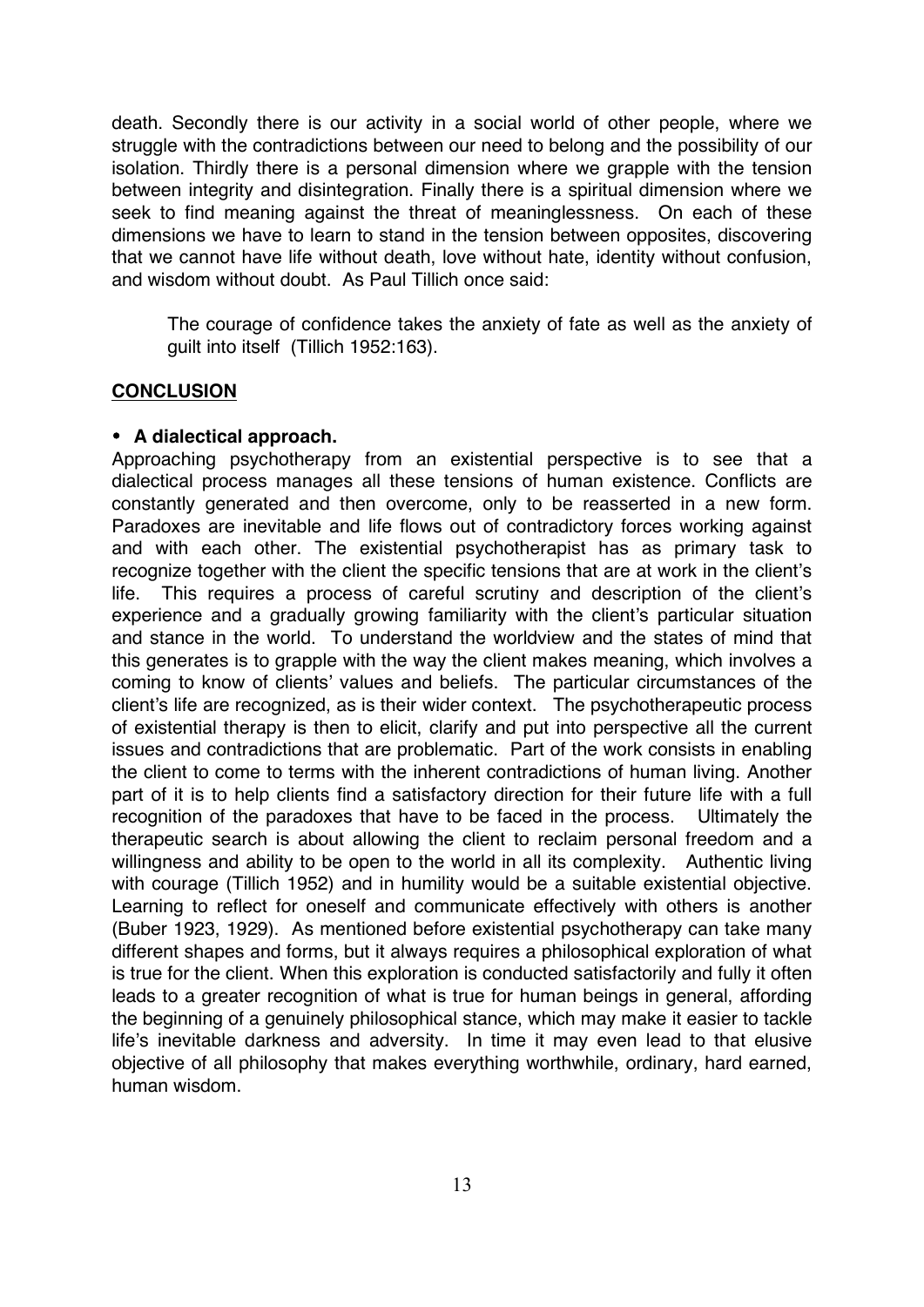# **Bibliography**

Achenbach B.G. (1984) Philosophische Praxis, Koln: Jurgen Dinter.

Binswanger, L. (1946) 'The Existential Analysis school of thought', in Existence, ed. May, R., Angel, E., Ellenberger, H.F., (1958) New York, Basic Books.

Binswanger, L. (1963) Being-in-the-World, transl. Needleman J. New York: Basic Books.

Boss M. (1988) Martin Heidegger's Zollikon Seminars, in: Hoeller K. (ed.) Review of Existential Psychology and Psychiatry. Vol 16.

Boss, M. (1957) Psychoanalysis and Daseinsanalysis, transl. Lefebre J.B. New York: Basic Books.

Boss, M. (1962) 'Anxiety, Guilt and Psychotherapeutic Liberation' Review of Existential Psychology and Psychiatry, Vol 11, no.3, Sept.

Boss, M. (1979) Existential Foundations of Medicine and Psychology, New York, Jason Aronson

Buber, M. (1923) I and Thou, Transl. Kaufman W., Edinburgh: T&T Clark, 1970.

Buber, M. (1929) Between Man and Man, Transl. Smith R.G., London: Kegan Paul, 1947.

Deurzen-Smith E. van (1988) Existential Counselling in Practice, London:Sage Publications.

Deurzen-Smith E. van (1997) Everyday Mysteries: Existential Dimensions of Psychotherapy, London: Routledge.

Deurzen-Smith E. van, (1992) in Dryden W. Hard-earned Lessons for Counselling in Action, London: Sage Publications.

Deurzen-Smith, E. van (1984) Existential therapy. In Dryden, W. (ed.) Individual Therapy in Britain. London: Harper and Row.

Frankl, V.E. (1946) Man's Search for Meaning, London: Hodder and Stoughton, 1964.

Frankl, V.E. (1955) The Doctor and the Soul, New York: Knopf.

Frankl, V.E. (1967) Psychotherapy and Existentialism, Harmondsworth:Penguin.

Heidegger, M. (1927) Being and Time, Transl. Macquarrie J. and Robinson E.S., London: Harper and Row, 1962.

Heidegger, M. (1954, 1977) What is called Thinking?, trans. Scanlon J., The Hague, Martinus Nijhoff.

Heidegger, M. (1957) Vorträge und Aufsätze, Pfullingen, Neske.

Hoogendijk A. (1991) Spreekuur bij een Filosoof, Utrecht: Veen.

Husserl, E. (1900) Logical Investigations, Transl. Findlay J.N., London: Routledge.

Husserl, E. (1913) Ideas, Transl. Boyce Gibson, W.R., New York: Macmillan.

Husserl, E. (1929) Cartesian Meditations, The Hague: Nijhoff 1960.

Husserl, E. (1925, 1977) Phenomenological Psychology, trans. Scanlon J., The Hague, Nijhoff.

Jaspers, K. (1951 ) The Way to Wisdom: trans. Manheim R., New Haven:Yale University Press.

Jaspers, K. (1963) General Psychopathology, Chicago: Univ. of Chicago Press.

Jaspers, K. (1964) The Nature of Psychotherapy, Chicago: University of Chicago Press.

Jaspers, K. (1971) Philosophy of Existence, transl. Grabau R. F., Oxford: Blackwell.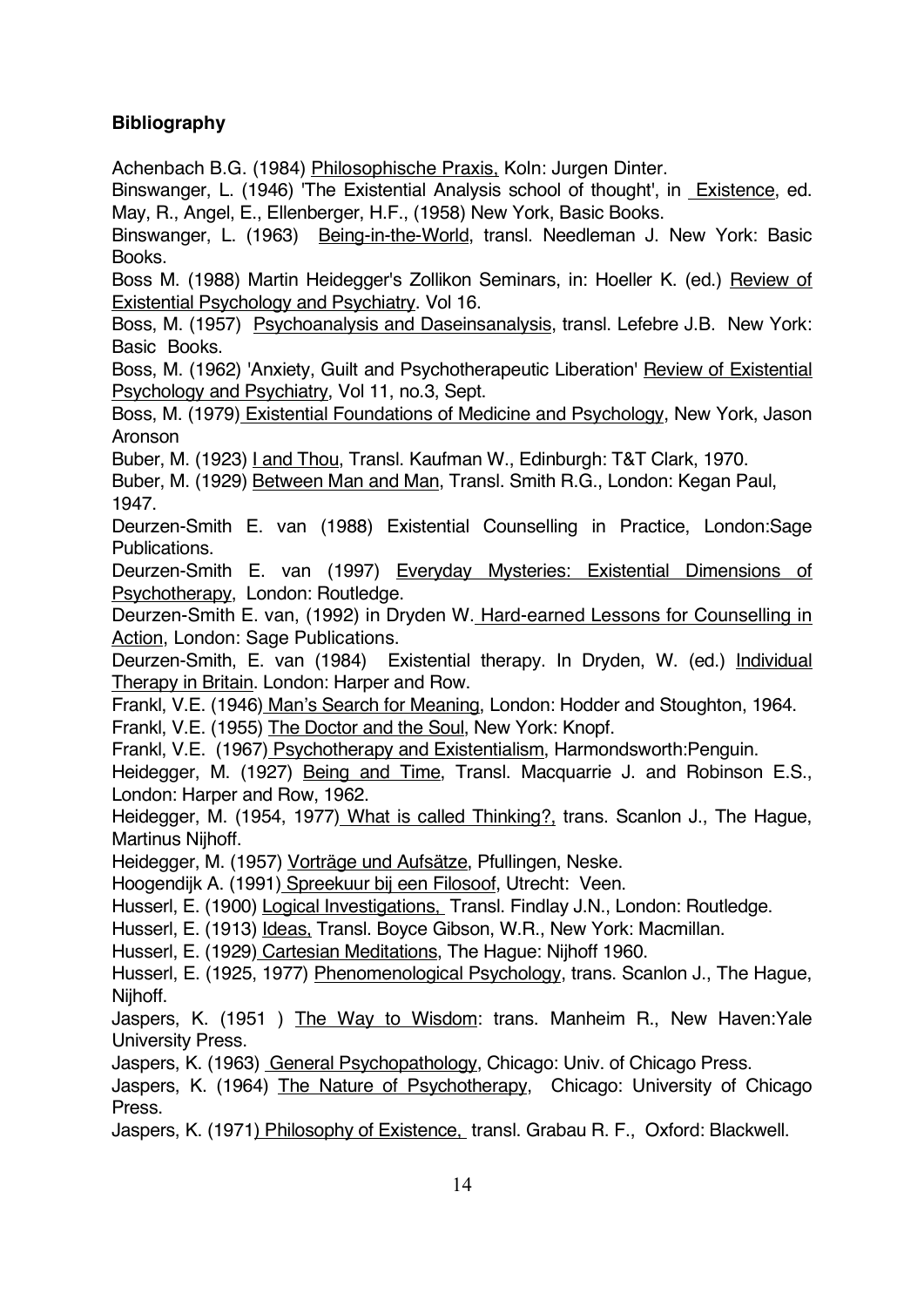Kierkegaard S. 1844 The Concept of Anxiety Transl. Thomte R., Princeton, Princeton University Press 1980.

Kierkegaard S. 1846 Concluding Unscientific Postscript Transl. Swenson D.F. and Lowrie W., Princeton, Princeton University Press, 1941.

Kierkegaard S. (1855), The Sickness unto Death, Trans. Lowrie W., Princeton, Princeton Univ. Press, 1941.

Kierkegaard, S. (1844, 1944) The Concept of Dread, trans. Lowrie W., Princeton, Princeton University Press.

Kierkegaard, S. (1841) The Concept of Irony, Bloomington:Indiana University Press 1965.

Kierkegaard,S. (1967) Journals and Papers, Bloomington: Indian Univ. Press.

Lahav R. and Venza Tillmanns M. da (1995) Essays on Philosophical Counselling, Lanham: Univ. Press of Maryland

Laing R.D. (1960) The Divided Self London: Tavistock Publications.

Laing R.D. (1967) The Politics of Experience London: Tavistock Publications.

Laing, R.D. (1961) Self and Others. Harmondsworth: Penguin.

Laing, R.D. and Esterson, A. (1964) Sanity, Madness and the Family. Harmondsworth:Penguin.

May, R., Angel, E., Ellenberger, H.F., (1958) Existence, New York: Basic Books.

May, R. (1969) Existential Psychology, New York: Random House.

May, R. (1983) The Discovery of Being, New York: Norton and Co.

Merleau Ponty, M. (1945) Phenomenology of Perception, Transl. Smith C., London: Routledge.

Merleau Ponty, M. (1964) Sense and Non-Sense, Transl. Dreyfus H. and Dreyfus P., Evanston:Northwestern Univ. Press.

Merleau Ponty, M. (1968) The Visible and the Invisible, Transl. Lingis A., Evanston: Northwestern Univ. Press.

Nietzsche F. (1886) Beyond Good and Evil. New York: Vintage, 1966.

Nietzsche F. (1887), On the Genealogy of Morals, Trans. Kaufman W. and Hollingdale R.J. New York: Vintage Books 1969.

Nietzsche F. (1888), Twilight of the Idols, Trans. Hollingdale R.J., Harmondsworth: Penguin 1969.

Nietzsche, F. (1878, 1986) Human All Too Human: A book for free spirits, trans. Hollingdale R.J., Cambridge: Cambridge University Press.

Nietzsche, F. (1881, 1987) Daybreak: Thoughts on the prejudices of morality, trans. Hollingdale R.J., Cambridge: Cambridge University Press.

Nietzsche, F. (1882, 1974) The Gay Science, trans. Kaufman W., New York: Vintage Books.

Nietzsche, F. (1883) Thus spoke Zarathustra, transl. Tille A., New York: Dutton 1933

Nussbaum M.C. (1994) The Therapy of Desire: Theory and Practice in Hellenistic Ethics, Princeton : Princeton University Press.

Sartre J.P. (1943), Being and Nothingness: An Essay on Phenomenological Ontology, Trans. Barnes H., New York: Philosophical Library, 1956.

Sartre J.P. 1948 Anti-Semite and Jew, New York: Shocken Books.

Sartre, J.P. (1939, 1962) Sketch for a Theory of the Emotions, London: Methuen & Co.

Sartre, J.P. (1943b) No Exit, Transl. Gilbert S., New York: Knopf, 1947.

Szasz T.S. (1961) The Myth of Mental Illness, NewYork: Hoeber-Harper